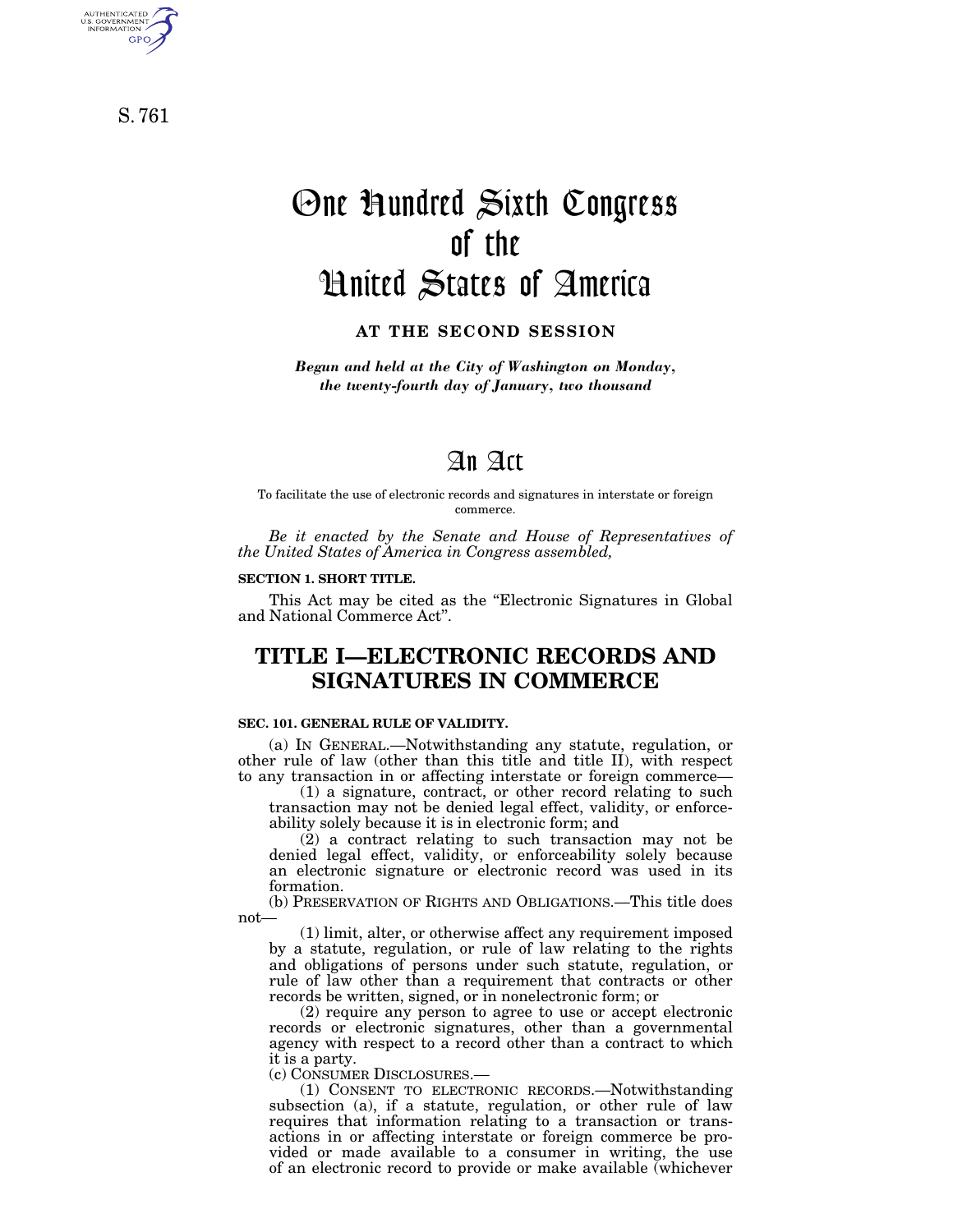is required) such information satisfies the requirement that such information be in writing if—

(A) the consumer has affirmatively consented to such use and has not withdrawn such consent;

(B) the consumer, prior to consenting, is provided with a clear and conspicuous statement—

(i) informing the consumer of (I) any right or option of the consumer to have the record provided or made available on paper or in nonelectronic form, and (II) the right of the consumer to withdraw the consent to have the record provided or made available in an electronic form and of any conditions, consequences (which may include termination of the parties' relationship), or fees in the event of such withdrawal;

(ii) informing the consumer of whether the consent applies (I) only to the particular transaction which gave rise to the obligation to provide the record, or (II) to identified categories of records that may be provided or made available during the course of the parties' relationship;

(iii) describing the procedures the consumer must use to withdraw consent as provided in clause (i) and to update information needed to contact the consumer electronically; and

(iv) informing the consumer (I) how, after the consent, the consumer may, upon request, obtain a paper copy of an electronic record, and (II) whether any fee will be charged for such copy;

(C) the consumer—

(i) prior to consenting, is provided with a statement of the hardware and software requirements for access to and retention of the electronic records; and

(ii) consents electronically, or confirms his or her consent electronically, in a manner that reasonably demonstrates that the consumer can access information in the electronic form that will be used to provide the information that is the subject of the consent; and

(D) after the consent of a consumer in accordance with subparagraph (A), if a change in the hardware or software requirements needed to access or retain electronic records creates a material risk that the consumer will not be able to access or retain a subsequent electronic record that was the subject of the consent, the person providing the electronic record—

(i) provides the consumer with a statement of (I) the revised hardware and software requirements for access to and retention of the electronic records, and (II) the right to withdraw consent without the imposition of any fees for such withdrawal and without the imposition of any condition or consequence that was not disclosed under subparagraph (B)(i); and

(ii) again complies with subparagraph (C).

(2) OTHER RIGHTS.—

(A) PRESERVATION OF CONSUMER PROTECTIONS.— Nothing in this title affects the content or timing of any disclosure or other record required to be provided or made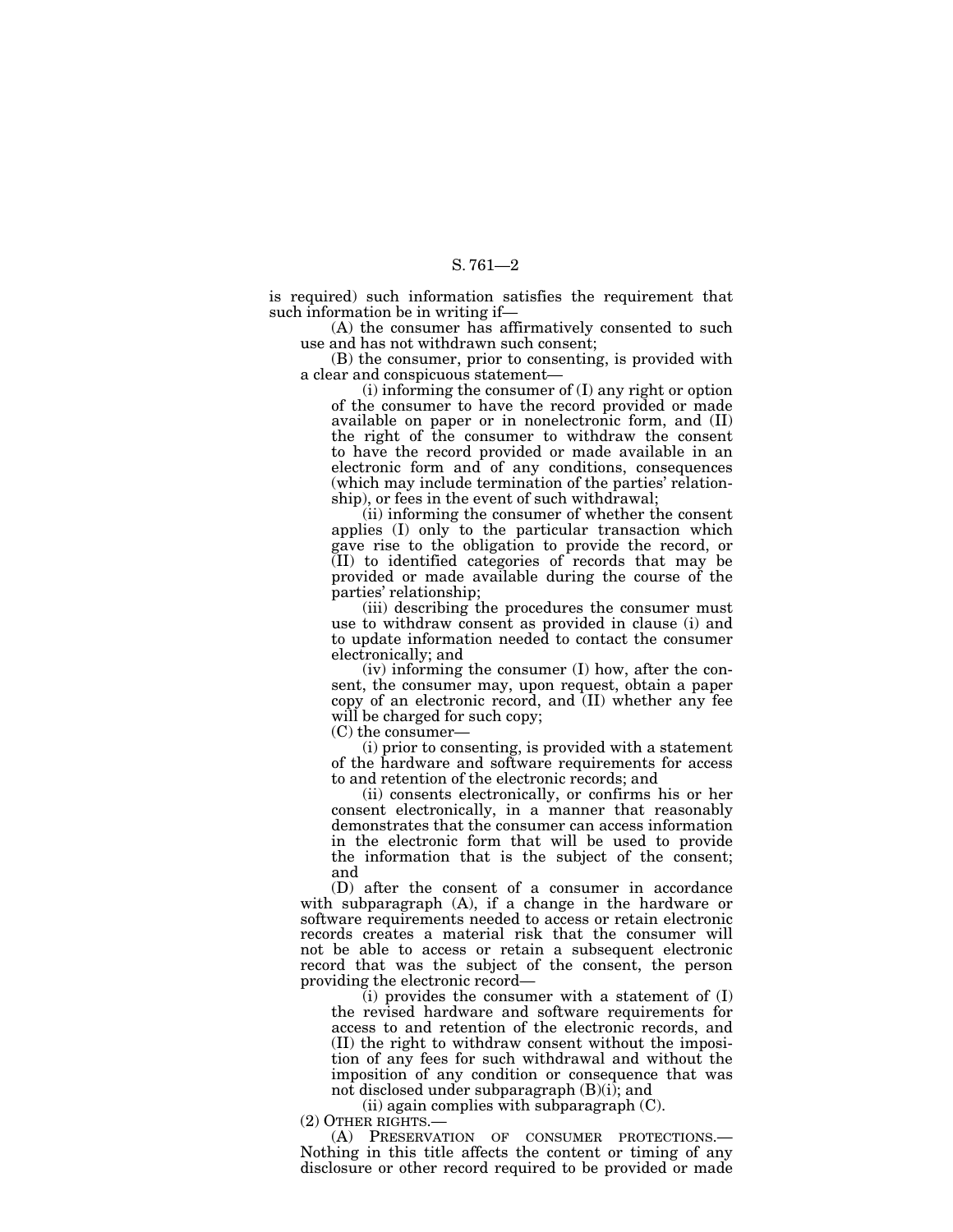available to any consumer under any statute, regulation, or other rule of law.

(B) VERIFICATION OR ACKNOWLEDGMENT.—If a law that was enacted prior to this Act expressly requires a record to be provided or made available by a specified method that requires verification or acknowledgment of receipt, the record may be provided or made available electronically only if the method used provides verification or acknowledgment of receipt (whichever is required).

(3) EFFECT OF FAILURE TO OBTAIN ELECTRONIC CONSENT OR CONFIRMATION OF CONSENT.—The legal effectiveness, validity, or enforceability of any contract executed by a consumer shall not be denied solely because of the failure to obtain electronic consent or confirmation of consent by that consumer in accordance with paragraph  $(1)(C)(ii)$ .

(4) PROSPECTIVE EFFECT.—Withdrawal of consent by a consumer shall not affect the legal effectiveness, validity, or enforceability of electronic records provided or made available to that consumer in accordance with paragraph (1) prior to implementation of the consumer's withdrawal of consent. A consumer's withdrawal of consent shall be effective within a reasonable period of time after receipt of the withdrawal by the provider of the record. Failure to comply with paragraph  $(1)(\overline{D})$  may, at the election of the consumer, be treated as a withdrawal of consent for purposes of this paragraph.

(5) PRIOR CONSENT.—This subsection does not apply to any records that are provided or made available to a consumer who has consented prior to the effective date of this title to receive such records in electronic form as permitted by any statute, regulation, or other rule of law.

(6) ORAL COMMUNICATIONS.—An oral communication or a recording of an oral communication shall not qualify as an electronic record for purposes of this subsection except as otherwise provided under applicable law.

(d) RETENTION OF CONTRACTS AND RECORDS.—

(1) ACCURACY AND ACCESSIBILITY.—If a statute, regulation, or other rule of law requires that a contract or other record relating to a transaction in or affecting interstate or foreign commerce be retained, that requirement is met by retaining an electronic record of the information in the contract or other record that—

(A) accurately reflects the information set forth in the contract or other record; and

(B) remains accessible to all persons who are entitled to access by statute, regulation, or rule of law, for the period required by such statute, regulation, or rule of law, in a form that is capable of being accurately reproduced for later reference, whether by transmission, printing, or otherwise.

(2) EXCEPTION.—A requirement to retain a contract or other record in accordance with paragraph (1) does not apply to any information whose sole purpose is to enable the contract or other record to be sent, communicated, or received.

(3) ORIGINALS.—If a statute, regulation, or other rule of law requires a contract or other record relating to a transaction in or affecting interstate or foreign commerce to be provided,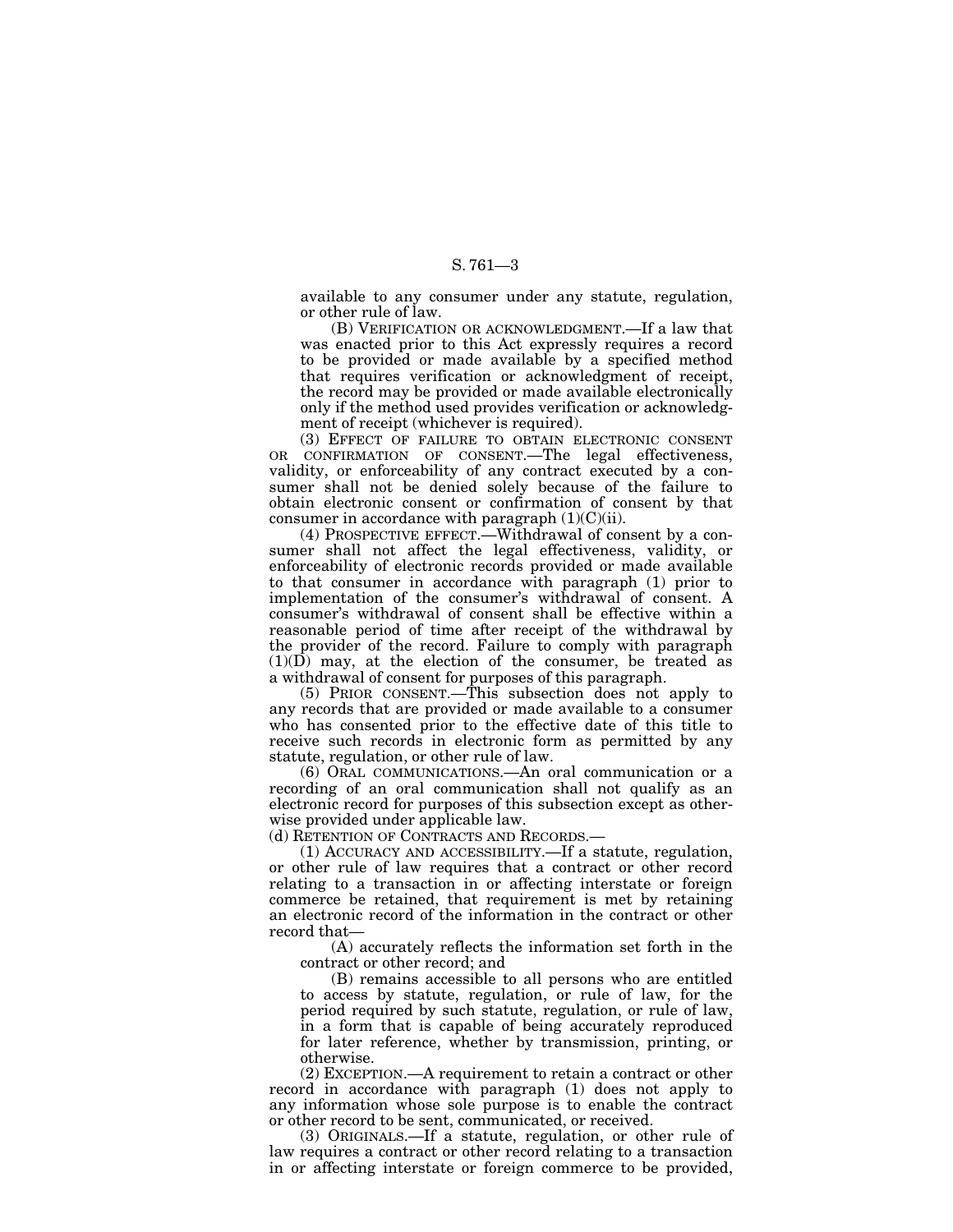available, or retained in its original form, or provides consequences if the contract or other record is not provided, available, or retained in its original form, that statute, regulation, or rule of law is satisfied by an electronic record that complies with paragraph  $(1)$ .

 $(4)$  CHECKS.—If a statute, regulation, or other rule of law requires the retention of a check, that requirement is satisfied by retention of an electronic record of the information on the front and back of the check in accordance with paragraph (1).

(e) ACCURACY AND ABILITY TO RETAIN CONTRACTS AND OTHER RECORDS.—Notwithstanding subsection (a), if a statute, regulation, or other rule of law requires that a contract or other record relating to a transaction in or affecting interstate or foreign commerce be in writing, the legal effect, validity, or enforceability of an electronic record of such contract or other record may be denied if such electronic record is not in a form that is capable of being retained and accurately reproduced for later reference by all parties or persons who are entitled to retain the contract or other record.

(f) PROXIMITY.—Nothing in this title affects the proximity required by any statute, regulation, or other rule of law with respect to any warning, notice, disclosure, or other record required to be posted, displayed, or publicly affixed.

(g) NOTARIZATION AND ACKNOWLEDGMENT.—If a statute, regulation, or other rule of law requires a signature or record relating to a transaction in or affecting interstate or foreign commerce to be notarized, acknowledged, verified, or made under oath, that requirement is satisfied if the electronic signature of the person authorized to perform those acts, together with all other information required to be included by other applicable statute, regulation, or rule of law, is attached to or logically associated with the signature or record.

(h) ELECTRONIC AGENTS.—A contract or other record relating to a transaction in or affecting interstate or foreign commerce may not be denied legal effect, validity, or enforceability solely because its formation, creation, or delivery involved the action of one or more electronic agents so long as the action of any such electronic agent is legally attributable to the person to be bound.

(i) INSURANCE.—It is the specific intent of the Congress that this title and title II apply to the business of insurance.

(j) INSURANCE AGENTS AND BROKERS.—An insurance agent or broker acting under the direction of a party that enters into a contract by means of an electronic record or electronic signature may not be held liable for any deficiency in the electronic procedures agreed to by the parties under that contract if—

(1) the agent or broker has not engaged in negligent, reckless, or intentional tortious conduct;

(2) the agent or broker was not involved in the development or establishment of such electronic procedures; and

(3) the agent or broker did not deviate from such procedures.

#### **SEC. 102. EXEMPTION TO PREEMPTION.**

(a) IN GENERAL.—A State statute, regulation, or other rule of law may modify, limit, or supersede the provisions of section 101 with respect to State law only if such statute, regulation, or rule of law—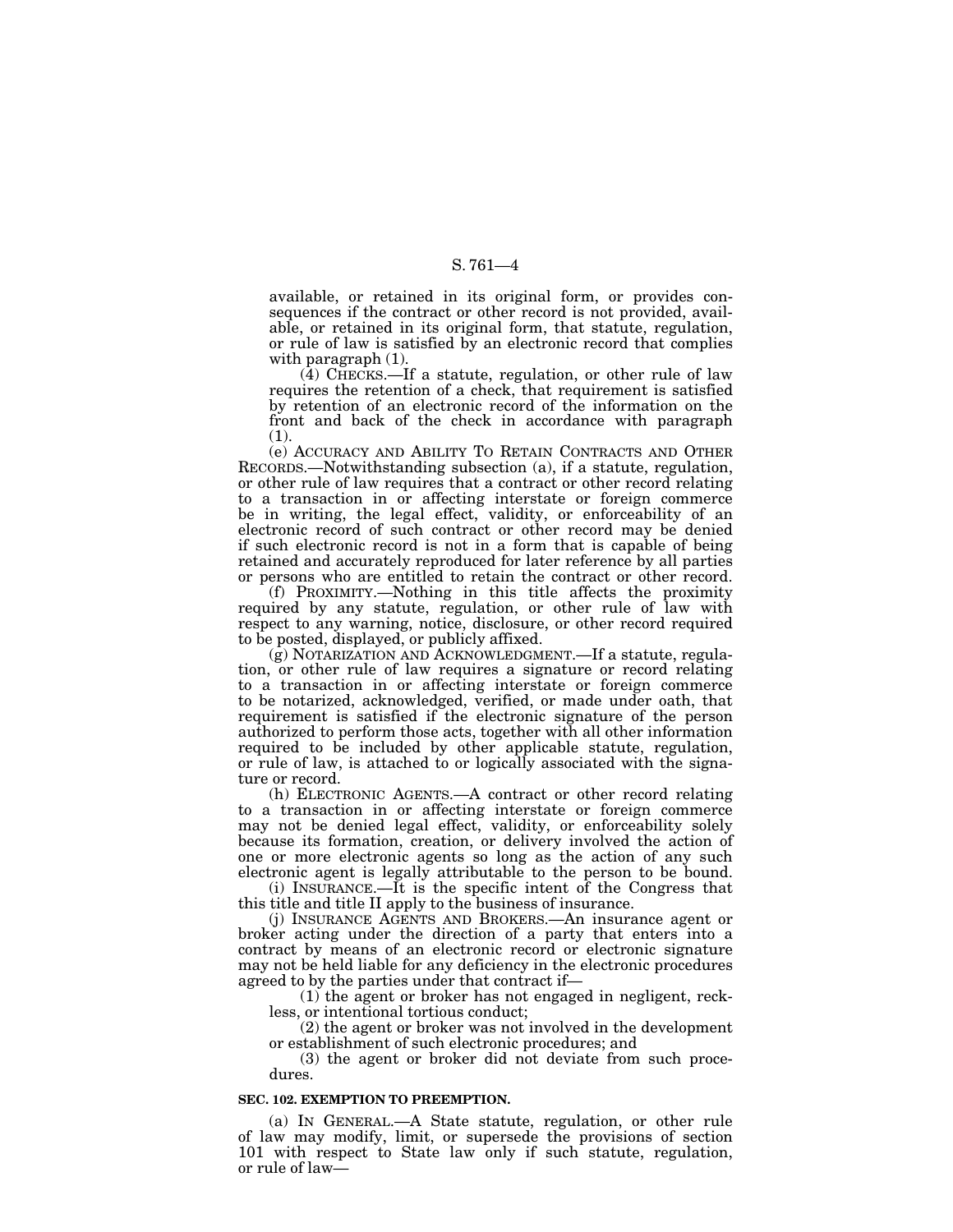(1) constitutes an enactment or adoption of the Uniform Electronic Transactions Act as approved and recommended for enactment in all the States by the National Conference of Commissioners on Uniform State Laws in 1999, except that any exception to the scope of such Act enacted by a State under section 3(b)(4) of such Act shall be preempted to the extent such exception is inconsistent with this title or title II, or would not be permitted under paragraph (2)(A)(ii) of this subsection; or

 $(2)(A)$  specifies the alternative procedures or requirements for the use or acceptance (or both) of electronic records or electronic signatures to establish the legal effect, validity, or enforceability of contracts or other records, if—

(i) such alternative procedures or requirements are consistent with this title and title II; and

(ii) such alternative procedures or requirements do not require, or accord greater legal status or effect to, the implementation or application of a specific technology or technical specification for performing the functions of creating, storing, generating, receiving, communicating, or authenticating electronic records or electronic signatures; and

(B) if enacted or adopted after the date of the enactment of this Act, makes specific reference to this Act.

(b) EXCEPTIONS FOR ACTIONS BY STATES AS MARKET PARTICI-PANTS.—Subsection  $(a)(2)(A)(ii)$  shall not apply to the statutes, regulations, or other rules of law governing procurement by any State, or any agency or instrumentality thereof.

(c) PREVENTION OF CIRCUMVENTION.—Subsection (a) does not permit a State to circumvent this title or title II through the imposition of nonelectronic delivery methods under section 8(b)(2) of the Uniform Electronic Transactions Act.

#### **SEC. 103. SPECIFIC EXCEPTIONS.**

(a) EXCEPTED REQUIREMENTS.—The provisions of section 101 shall not apply to a contract or other record to the extent it is governed by—

(1) a statute, regulation, or other rule of law governing the creation and execution of wills, codicils, or testamentary trusts;

(2) a State statute, regulation, or other rule of law governing adoption, divorce, or other matters of family law; or

(3) the Uniform Commercial Code, as in effect in any State, other than sections 1–107 and 1–206 and Articles 2 and 2A. (b) ADDITIONAL EXCEPTIONS.—The provisions of section 101 shall not apply to—

(1) court orders or notices, or official court documents (including briefs, pleadings, and other writings) required to be executed in connection with court proceedings;

(2) any notice of—

(A) the cancellation or termination of utility services (including water, heat, and power);

(B) default, acceleration, repossession, foreclosure, or eviction, or the right to cure, under a credit agreement secured by, or a rental agreement for, a primary residence of an individual;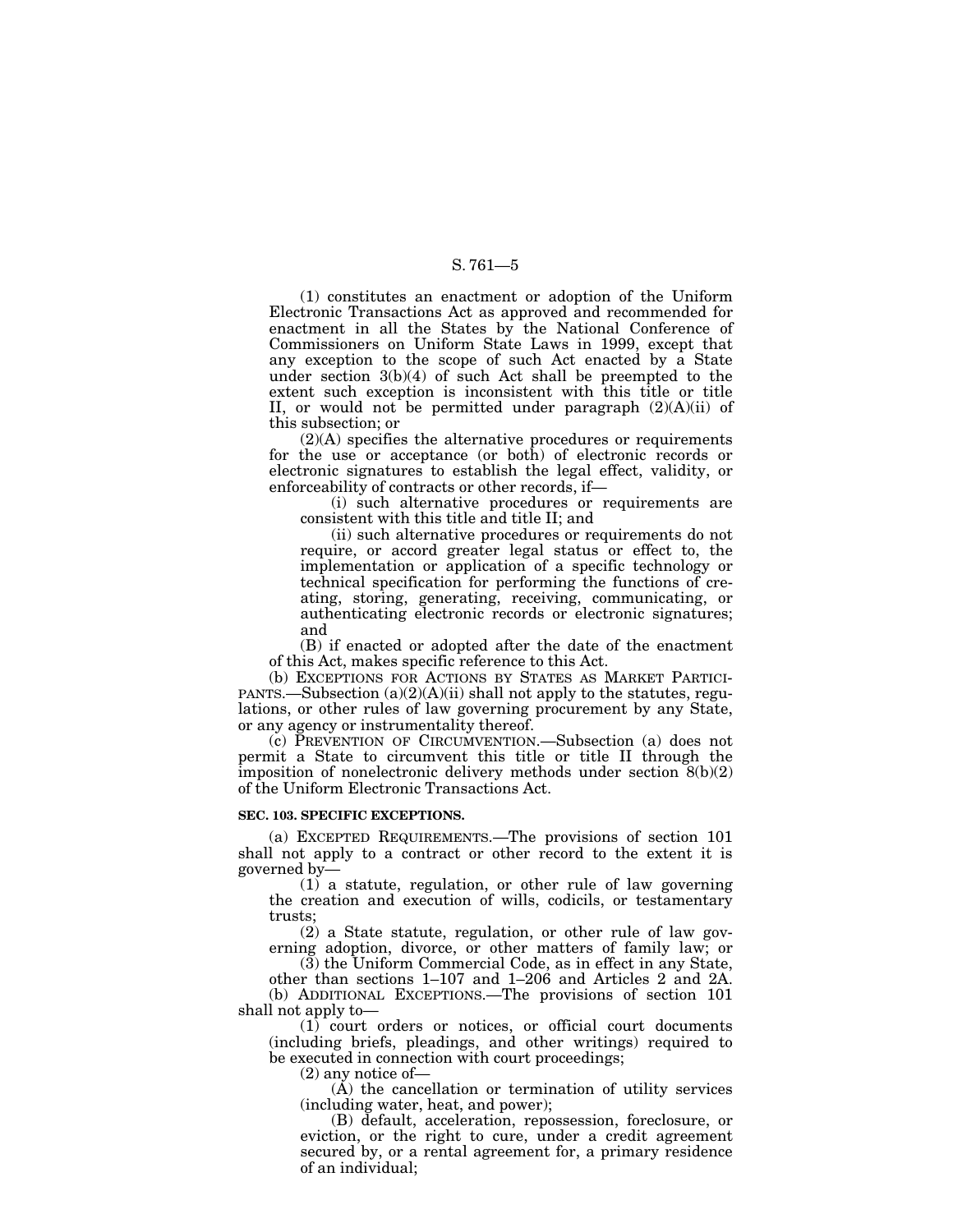(C) the cancellation or termination of health insurance or benefits or life insurance benefits (excluding annuities); or

(D) recall of a product, or material failure of a product, that risks endangering health or safety; or

(3) any document required to accompany any transportation or handling of hazardous materials, pesticides, or other toxic or dangerous materials.

(c) REVIEW OF EXCEPTIONS.—

(1) EVALUATION REQUIRED.—The Secretary of Commerce, acting through the Assistant Secretary for Communications and Information, shall review the operation of the exceptions in subsections (a) and (b) to evaluate, over a period of 3 years, whether such exceptions continue to be necessary for the protection of consumers. Within 3 years after the date of enactment of this Act, the Assistant Secretary shall submit a report to the Congress on the results of such evaluation.

(2) DETERMINATIONS.—If a Federal regulatory agency, with respect to matter within its jurisdiction, determines after notice and an opportunity for public comment, and publishes a finding, that one or more such exceptions are no longer necessary for the protection of consumers and eliminating such exceptions will not increase the material risk of harm to consumers, such agency may extend the application of section 101 to the exceptions identified in such finding.

#### **SEC. 104. APPLICABILITY TO FEDERAL AND STATE GOVERNMENTS.**

(a) FILING AND ACCESS REQUIREMENTS.—Subject to subsection (c)(2), nothing in this title limits or supersedes any requirement by a Federal regulatory agency, self-regulatory organization, or State regulatory agency that records be filed with such agency or organization in accordance with specified standards or formats.<br>(b) PRESERVATION OF EXISTING RULEMAKING AUTHORITY.—

 $(1)$  USE OF AUTHORITY TO INTERPRET.—Subject to paragraph (2) and subsection (c), a Federal regulatory agency or State regulatory agency that is responsible for rulemaking under any other statute may interpret section 101 with respect to such statute through—

(A) the issuance of regulations pursuant to a statute; or

(B) to the extent such agency is authorized by statute to issue orders or guidance, the issuance of orders or guidance of general applicability that are publicly available and published (in the Federal Register in the case of an

order or guidance issued by a Federal regulatory agency). This paragraph does not grant any Federal regulatory agency or State regulatory agency authority to issue regulations, orders, or guidance pursuant to any statute that does not authorize such issuance.

(2) LIMITATIONS ON INTERPRETATION AUTHORITY.—Notwithstanding paragraph (1), a Federal regulatory agency shall not adopt any regulation, order, or guidance described in paragraph (1), and a State regulatory agency is preempted by section 101 from adopting any regulation, order, or guidance described in paragraph (1), unless—

(A) such regulation, order, or guidance is consistent with section 101;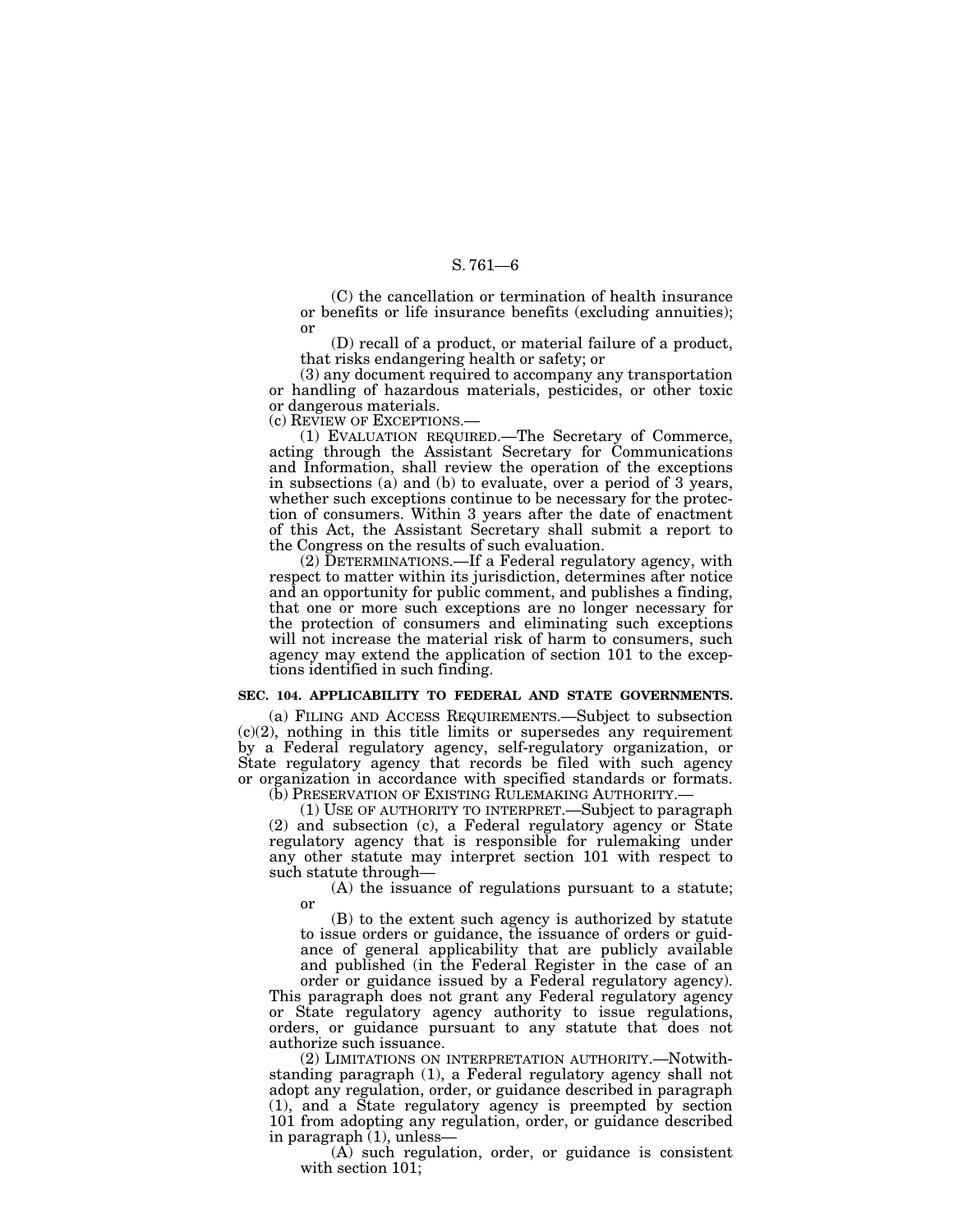(B) such regulation, order, or guidance does not add to the requirements of such section; and

(C) such agency finds, in connection with the issuance of such regulation, order, or guidance, that—

(i) there is a substantial justification for the regulation, order, or guidance;

(ii) the methods selected to carry out that purpose—

(I) are substantially equivalent to the requirements imposed on records that are not electronic records; and

(II) will not impose unreasonable costs on the acceptance and use of electronic records; and

(iii) the methods selected to carry out that purpose do not require, or accord greater legal status or effect to, the implementation or application of a specific technology or technical specification for performing the functions of creating, storing, generating, receiving, communicating, or authenticating electronic records or electronic signatures.

(3) PERFORMANCE STANDARDS.—

(A) ACCURACY, RECORD INTEGRITY, ACCESSIBILITY.— Notwithstanding paragraph (2)(C)(iii), a Federal regulatory agency or State regulatory agency may interpret section 101(d) to specify performance standards to assure accuracy, record integrity, and accessibility of records that are required to be retained. Such performance standards may be specified in a manner that imposes a requirement in violation of paragraph  $(2)(C)(iii)$  if the requirement (i) serves an important governmental objective; and (ii) is substantially related to the achievement of that objective. Nothing in this paragraph shall be construed to grant any Federal regulatory agency or State regulatory agency authority to require use of a particular type of software or hardware in order to comply with section 101(d).

(B) PAPER OR PRINTED FORM.—Notwithstanding subsection  $(c)(1)$ , a Federal regulatory agency or State regulatory agency may interpret section 101(d) to require retention of a record in a tangible printed or paper form if—

(i) there is a compelling governmental interest relating to law enforcement or national security for imposing such requirement; and

(ii) imposing such requirement is essential to attaining such interest.

(4) EXCEPTIONS FOR ACTIONS BY GOVERNMENT AS MARKET PARTICIPANT.—Paragraph  $(2)(C)(iii)$  shall not apply to the statutes, regulations, or other rules of law governing procurement by the Federal or any State government, or any agency or instrumentality thereof.

(c) ADDITIONAL LIMITATIONS.—

(1) REIMPOSING PAPER PROHIBITED.—Nothing in subsection (b) (other than paragraph (3)(B) thereof) shall be construed to grant any Federal regulatory agency or State regulatory agency authority to impose or reimpose any requirement that a record be in a tangible printed or paper form.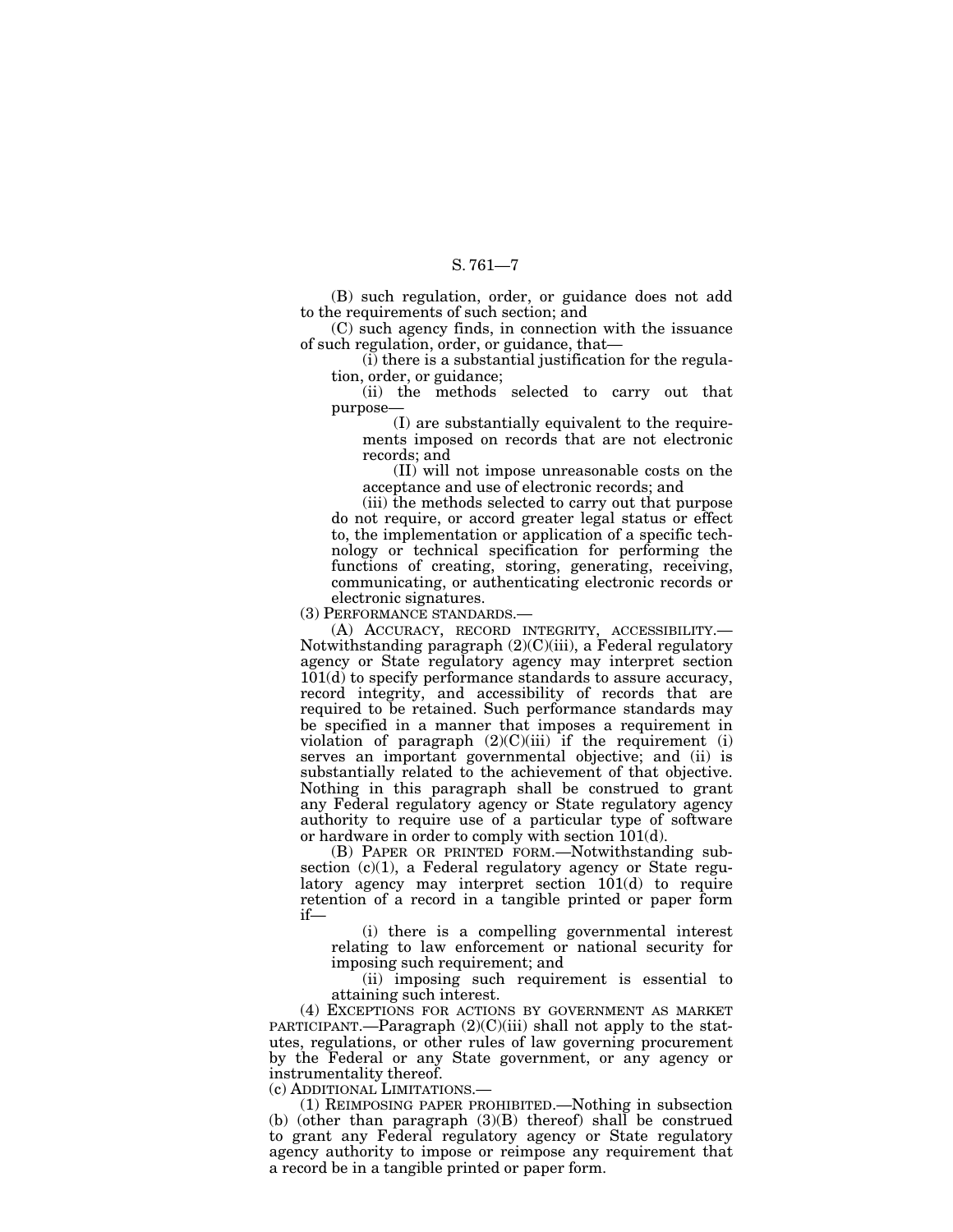(2) CONTINUING OBLIGATION UNDER GOVERNMENT PAPER-WORK ELIMINATION ACT.—Nothing in subsection (a) or (b) relieves any Federal regulatory agency of its obligations under the Government Paperwork Elimination Act (title XVII of Public Law 105–277).

(d) AUTHORITY TO EXEMPT FROM CONSENT PROVISION.—

(1) IN GENERAL.—A Federal regulatory agency may, with respect to matter within its jurisdiction, by regulation or order issued after notice and an opportunity for public comment, exempt without condition a specified category or type of record from the requirements relating to consent in section  $101(c)$ if such exemption is necessary to eliminate a substantial burden on electronic commerce and will not increase the material risk of harm to consumers.

(2) PROSPECTUSES.—Within 30 days after the date of enactment of this Act, the Securities and Exchange Commission shall issue a regulation or order pursuant to paragraph (1) exempting from section 101(c) any records that are required to be provided in order to allow advertising, sales literature, or other information concerning a security issued by an investment company that is registered under the Investment Company Act of 1940, or concerning the issuer thereof, to be excluded from the definition of a prospectus under section  $2(a)(10)(A)$  of the Securities Act of 1933.

(e) ELECTRONIC LETTERS OF AGENCY.—The Federal Communications Commission shall not hold any contract for telecommunications service or letter of agency for a preferred carrier change, that otherwise complies with the Commission's rules, to be legally ineffective, invalid, or unenforceable solely because an electronic record or electronic signature was used in its formation or authorization.

#### **SEC. 105. STUDIES.**

(a) DELIVERY.—Within 12 months after the date of the enactment of this Act, the Secretary of Commerce shall conduct an inquiry regarding the effectiveness of the delivery of electronic records to consumers using electronic mail as compared with delivery of written records via the United States Postal Service and private express mail services. The Secretary shall submit a report to the Congress regarding the results of such inquiry by the conclusion of such 12-month period.

(b) STUDY OF ELECTRONIC CONSENT.—Within 12 months after the date of the enactment of this Act, the Secretary of Commerce and the Federal Trade Commission shall submit a report to the Congress evaluating any benefits provided to consumers by the procedure required by section  $101(c)(1)(C)(ii)$ ; any burdens imposed on electronic commerce by that provision; whether the benefits outweigh the burdens; whether the absence of the procedure required by section  $101(c)(1)(C)(ii)$  would increase the incidence of fraud directed against consumers; and suggesting any revisions to the provision deemed appropriate by the Secretary and the Commission. In conducting this evaluation, the Secretary and the Commission shall solicit comment from the general public, consumer representatives, and electronic commerce businesses.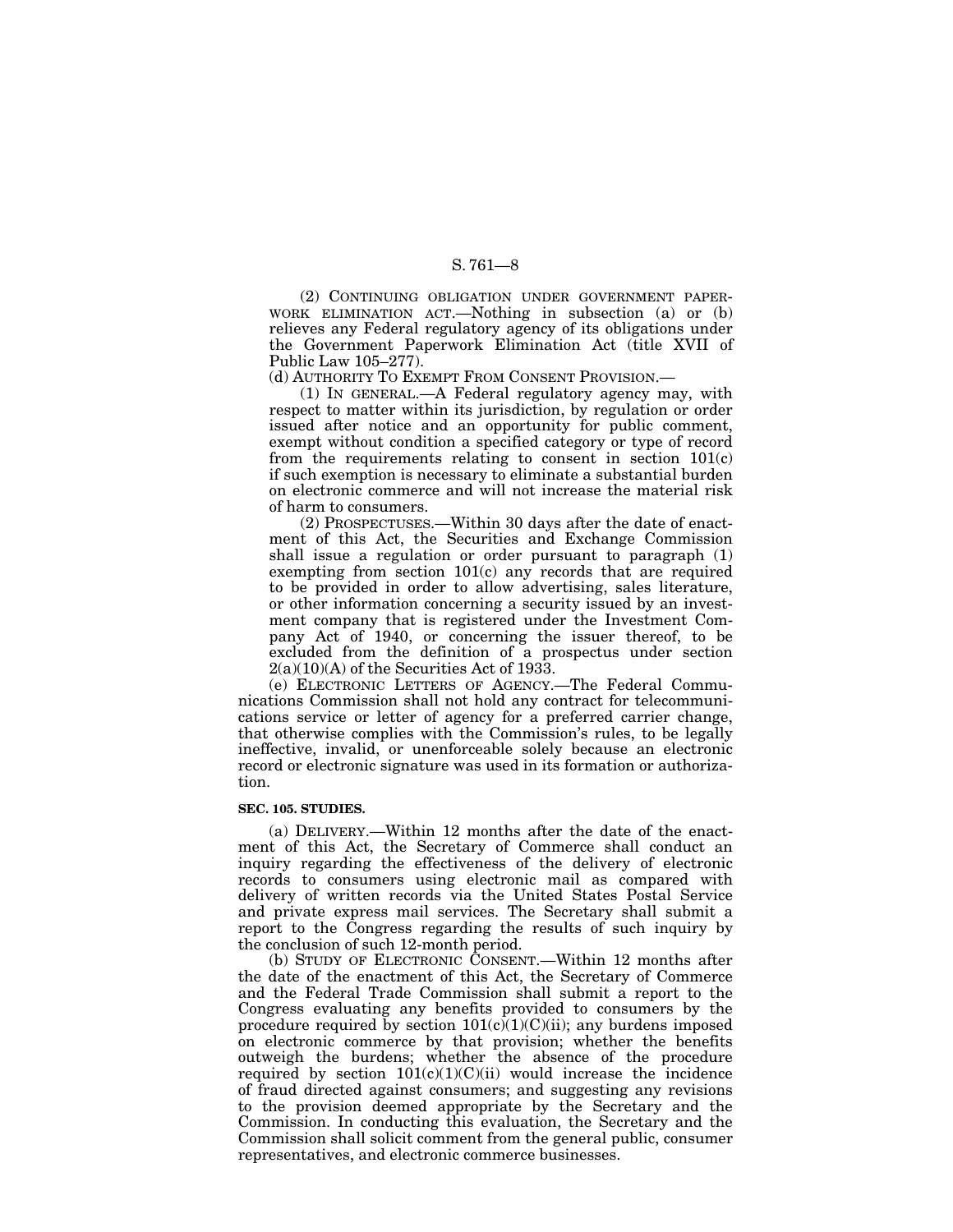#### **SEC. 106. DEFINITIONS.**

For purposes of this title:

(1) CONSUMER.—The term ''consumer'' means an individual who obtains, through a transaction, products or services which are used primarily for personal, family, or household purposes, and also means the legal representative of such an individual.

(2) ELECTRONIC.—The term ''electronic'' means relating to technology having electrical, digital, magnetic, wireless, optical, electromagnetic, or similar capabilities.

(3) ELECTRONIC AGENT.—The term ''electronic agent'' means a computer program or an electronic or other automated means used independently to initiate an action or respond to electronic records or performances in whole or in part without review or action by an individual at the time of the action or response.

(4) ELECTRONIC RECORD.—The term ''electronic record'' means a contract or other record created, generated, sent, communicated, received, or stored by electronic means.

(5) ELECTRONIC SIGNATURE.—The term ''electronic signature'' means an electronic sound, symbol, or process, attached to or logically associated with a contract or other record and executed or adopted by a person with the intent to sign the record.

(6) FEDERAL REGULATORY AGENCY.—The term ''Federal regulatory agency'' means an agency, as that term is defined in section 552(f) of title 5, United States Code.

(7) INFORMATION.—The term ''information'' means data, text, images, sounds, codes, computer programs, software, databases, or the like.

(8) PERSON.—The term ''person'' means an individual, corporation, business trust, estate, trust, partnership, limited liability company, association, joint venture, governmental agency, public corporation, or any other legal or commercial entity.

(9) RECORD.—The term ''record'' means information that is inscribed on a tangible medium or that is stored in an electronic or other medium and is retrievable in perceivable form.

(10) REQUIREMENT.—The term "requirement" includes a prohibition.

(11) SELF-REGULATORY ORGANIZATION.—The term ''selfregulatory organization'' means an organization or entity that is not a Federal regulatory agency or a State, but that is under the supervision of a Federal regulatory agency and is authorized under Federal law to adopt and administer rules applicable to its members that are enforced by such organization or entity, by a Federal regulatory agency, or by another self-regulatory organization.

(12) STATE.—The term ''State'' includes the District of Columbia and the territories and possessions of the United States.

(13) TRANSACTION.—The term ''transaction'' means an action or set of actions relating to the conduct of business, consumer, or commercial affairs between two or more persons, including any of the following types of conduct—

(A) the sale, lease, exchange, licensing, or other disposition of (i) personal property, including goods and intangibles, (ii) services, and (iii) any combination thereof; and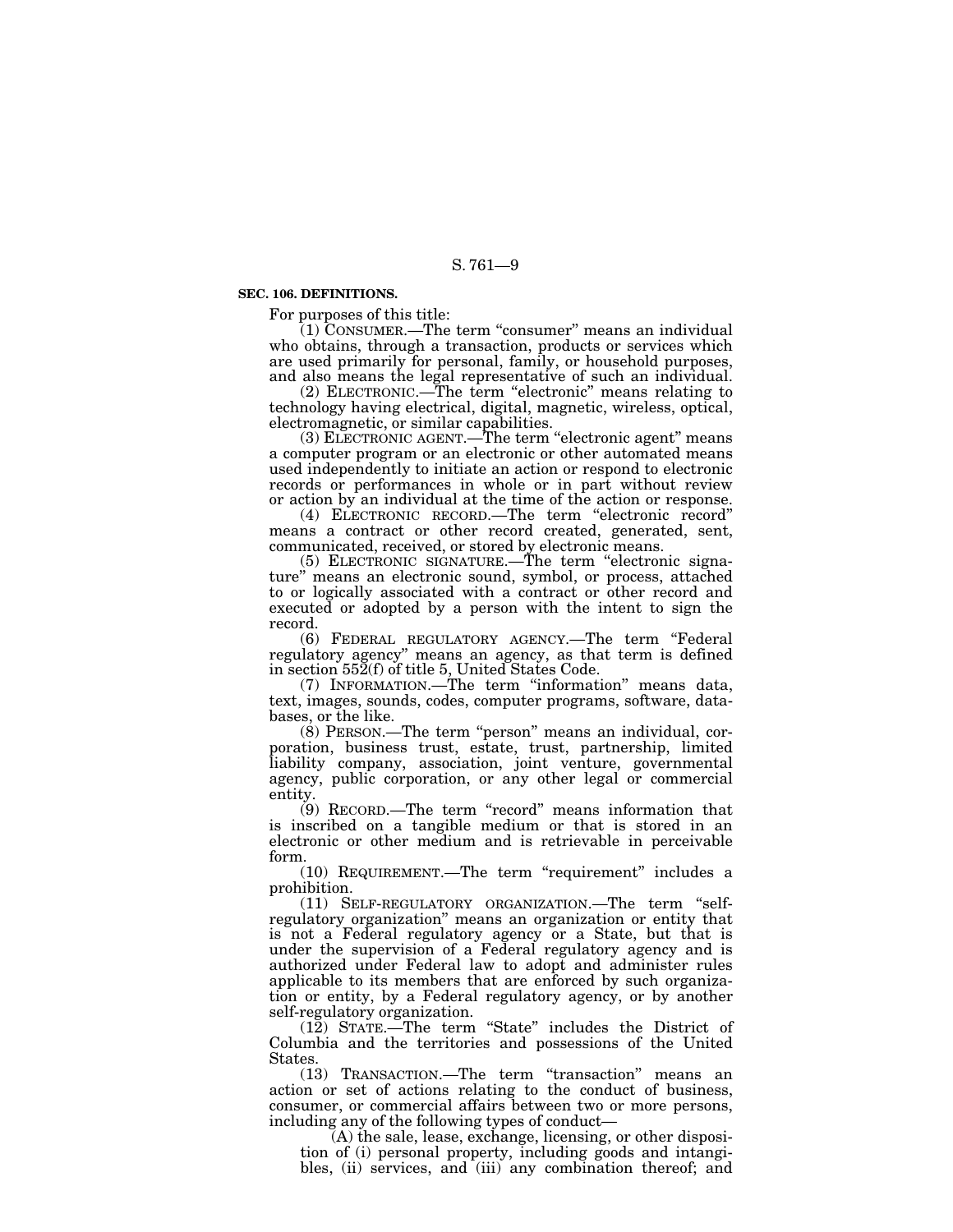(B) the sale, lease, exchange, or other disposition of any interest in real property, or any combination thereof.

#### **SEC. 107. EFFECTIVE DATE.**

(a) IN GENERAL.—Except as provided in subsection (b), this title shall be effective on October 1, 2000.

(b) EXCEPTIONS.—

(1) RECORD RETENTION.—

(A) IN GENERAL.—Subject to subparagraph (B), this title shall be effective on March 1, 2001, with respect to a requirement that a record be retained imposed by—

(i) a Federal statute, regulation, or other rule of law, or

(ii) a State statute, regulation, or other rule of law administered or promulgated by a State regulatory agency.

(B) DELAYED EFFECT FOR PENDING RULEMAKINGS.—If on March 1, 2001, a Federal regulatory agency or State regulatory agency has announced, proposed, or initiated, but not completed, a rulemaking proceeding to prescribe a regulation under section  $104(b)(3)$  with respect to a requirement described in subparagraph (A), this title shall be effective on June 1, 2001, with respect to such requirement.

(2) CERTAIN GUARANTEED AND INSURED LOANS.—With regard to any transaction involving a loan guarantee or loan guarantee commitment (as those terms are defined in section 502 of the Federal Credit Reform Act of 1990), or involving a program listed in the Federal Credit Supplement, Budget of the United States, FY 2001, this title applies only to such transactions entered into, and to any loan or mortgage made, insured, or guaranteed by the United States Government thereunder, on and after one year after the date of enactment of this Act.

(3) STUDENT LOANS.—With respect to any records that are provided or made available to a consumer pursuant to an application for a loan, or a loan made, pursuant to title IV  $\sigma$  the Higher Education Act of 1965, section 101 $(c)$  of this Act shall not apply until the earlier of—

(A) such time as the Secretary of Education publishes revised promissory notes under section 432(m) of the Higher Education Act of 1965; or

(B) one year after the date of enactment of this Act.

# **TITLE II—TRANSFERABLE RECORDS**

#### **SEC. 201. TRANSFERABLE RECORDS.**

(a) DEFINITIONS.—For purposes of this section:

(1) TRANSFERABLE RECORD.—The term ''transferable record'' means an electronic record that—

(A) would be a note under Article 3 of the Uniform Commercial Code if the electronic record were in writing; (B) the issuer of the electronic record expressly has

agreed is a transferable record; and

(C) relates to a loan secured by real property.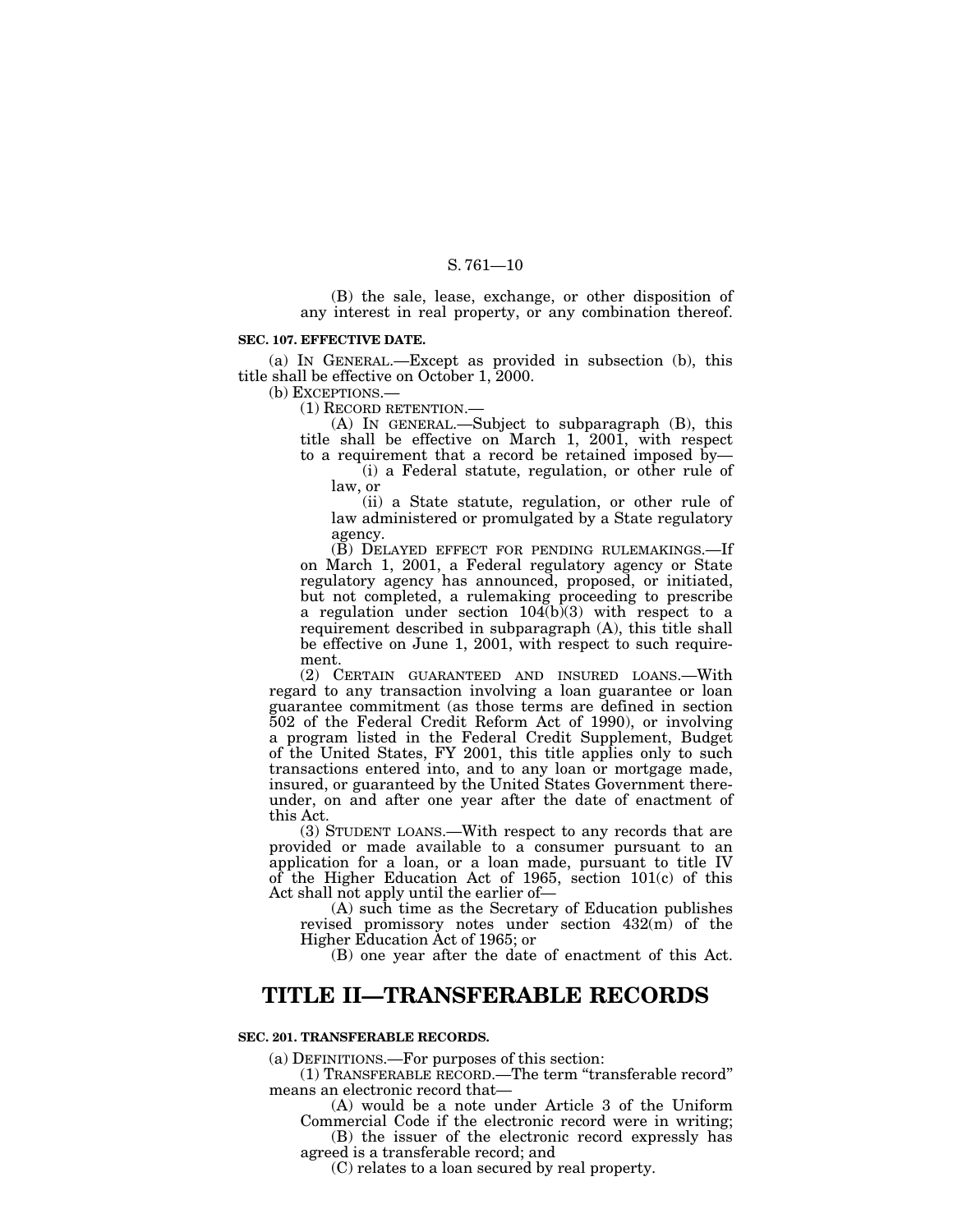A transferable record may be executed using an electronic signature.

(2) OTHER DEFINITIONS.—The terms ''electronic record'', ''electronic signature'', and ''person'' have the same meanings provided in section 106 of this Act.

(b) CONTROL.—A person has control of a transferable record if a system employed for evidencing the transfer of interests in the transferable record reliably establishes that person as the person to which the transferable record was issued or transferred.

(c) CONDITIONS.—A system satisfies subsection (b), and a person is deemed to have control of a transferable record, if the transferable record is created, stored, and assigned in such a manner that—

(1) a single authoritative copy of the transferable record exists which is unique, identifiable, and, except as otherwise provided in paragraphs (4), (5), and (6), unalterable;

(2) the authoritative copy identifies the person asserting control as—

(A) the person to which the transferable record was issued; or

(B) if the authoritative copy indicates that the transferable record has been transferred, the person to which the transferable record was most recently transferred;

(3) the authoritative copy is communicated to and maintained by the person asserting control or its designated custodian;

(4) copies or revisions that add or change an identified assignee of the authoritative copy can be made only with the consent of the person asserting control;

(5) each copy of the authoritative copy and any copy of a copy is readily identifiable as a copy that is not the authoritative copy; and

(6) any revision of the authoritative copy is readily identifiable as authorized or unauthorized.

(d) STATUS AS HOLDER.—Except as otherwise agreed, a person having control of a transferable record is the holder, as defined in section 1–201(20) of the Uniform Commercial Code, of the transferable record and has the same rights and defenses as a holder of an equivalent record or writing under the Uniform Commercial Code, including, if the applicable statutory requirements under section 3–302(a), 9–308, or revised section 9–330 of the Uniform Commercial Code are satisfied, the rights and defenses of a holder in due course or a purchaser, respectively. Delivery, possession, and endorsement are not required to obtain or exercise any of the rights under this subsection.

(e) OBLIGOR RIGHTS.—Except as otherwise agreed, an obligor under a transferable record has the same rights and defenses as an equivalent obligor under equivalent records or writings under the Uniform Commercial Code.

(f) PROOF OF CONTROL.—If requested by a person against which enforcement is sought, the person seeking to enforce the transferable record shall provide reasonable proof that the person is in control of the transferable record. Proof may include access to the authoritative copy of the transferable record and related business records sufficient to review the terms of the transferable record and to establish the identity of the person having control of the transferable record.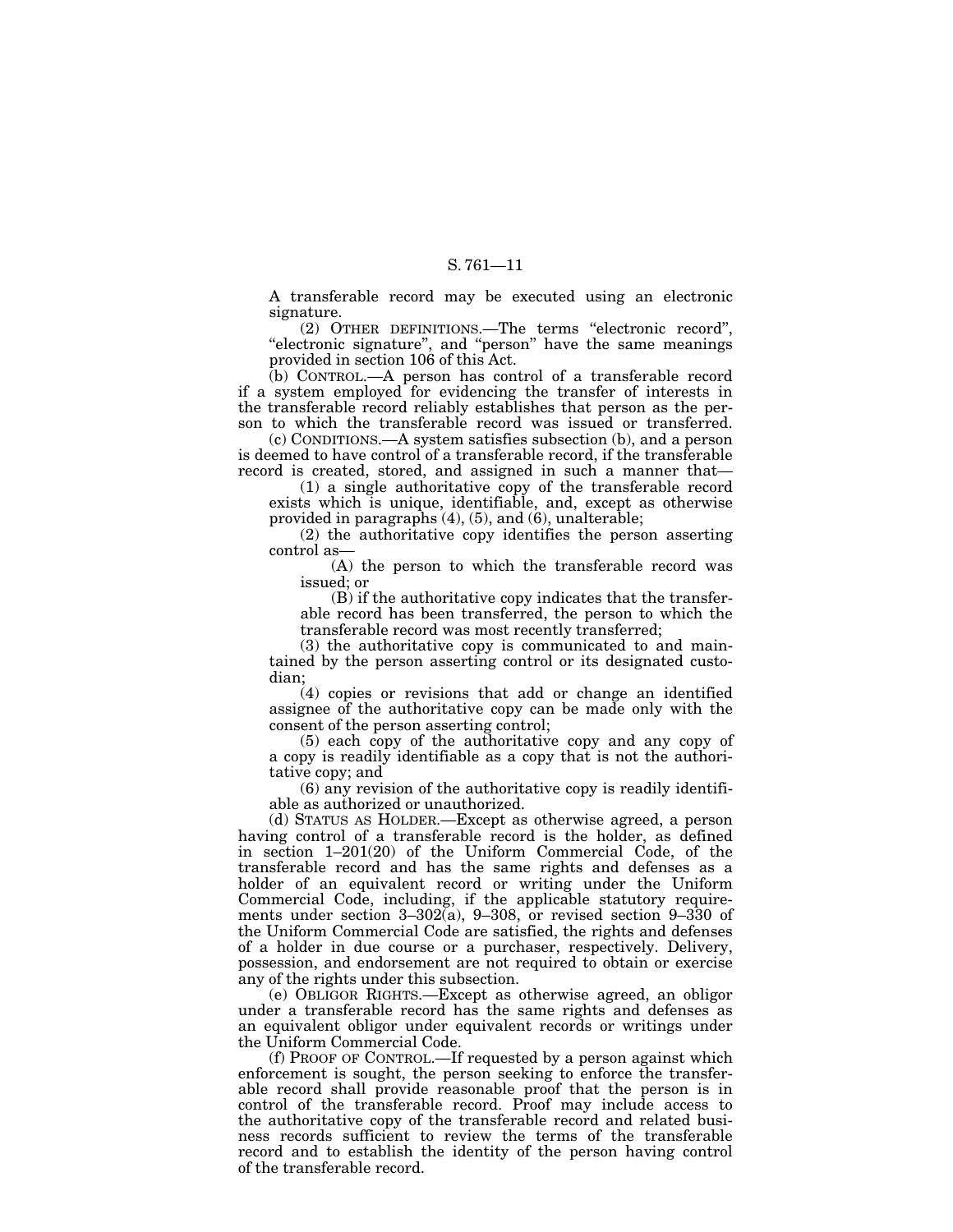(g) UCC REFERENCES.—For purposes of this subsection, all references to the Uniform Commercial Code are to the Uniform Commercial Code as in effect in the jurisdiction the law of which governs the transferable record.

#### **SEC. 202. EFFECTIVE DATE.**

This title shall be effective 90 days after the date of enactment of this Act.

# **TITLE III—PROMOTION OF INTER-NATIONAL ELECTRONIC COMMERCE**

#### **SEC. 301. PRINCIPLES GOVERNING THE USE OF ELECTRONIC SIGNA-TURES IN INTERNATIONAL TRANSACTIONS.**

(a) PROMOTION OF ELECTRONIC SIGNATURES.—

(1) REQUIRED ACTIONS.—The Secretary of Commerce shall promote the acceptance and use, on an international basis, of electronic signatures in accordance with the principles specified in paragraph (2) and in a manner consistent with section 101 of this Act. The Secretary of Commerce shall take all actions necessary in a manner consistent with such principles to eliminate or reduce, to the maximum extent possible, the impediments to commerce in electronic signatures, for the purpose of facilitating the development of interstate and foreign commerce.

(2) PRINCIPLES.—The principles specified in this paragraph are the following:

(A) Remove paper-based obstacles to electronic transactions by adopting relevant principles from the Model Law on Electronic Commerce adopted in 1996 by the United Nations Commission on International Trade Law.

(B) Permit parties to a transaction to determine the appropriate authentication technologies and implementation models for their transactions, with assurance that those technologies and implementation models will be recognized and enforced.

(C) Permit parties to a transaction to have the opportunity to prove in court or other proceedings that their authentication approaches and their transactions are valid.

(D) Take a nondiscriminatory approach to electronic signatures and authentication methods from other jurisdictions.

(b) CONSULTATION.—In conducting the activities required by this section, the Secretary shall consult with users and providers of electronic signature products and services and other interested persons.

(c) DEFINITIONS.—As used in this section, the terms ''electronic record'' and ''electronic signature'' have the same meanings provided in section 106 of this Act.